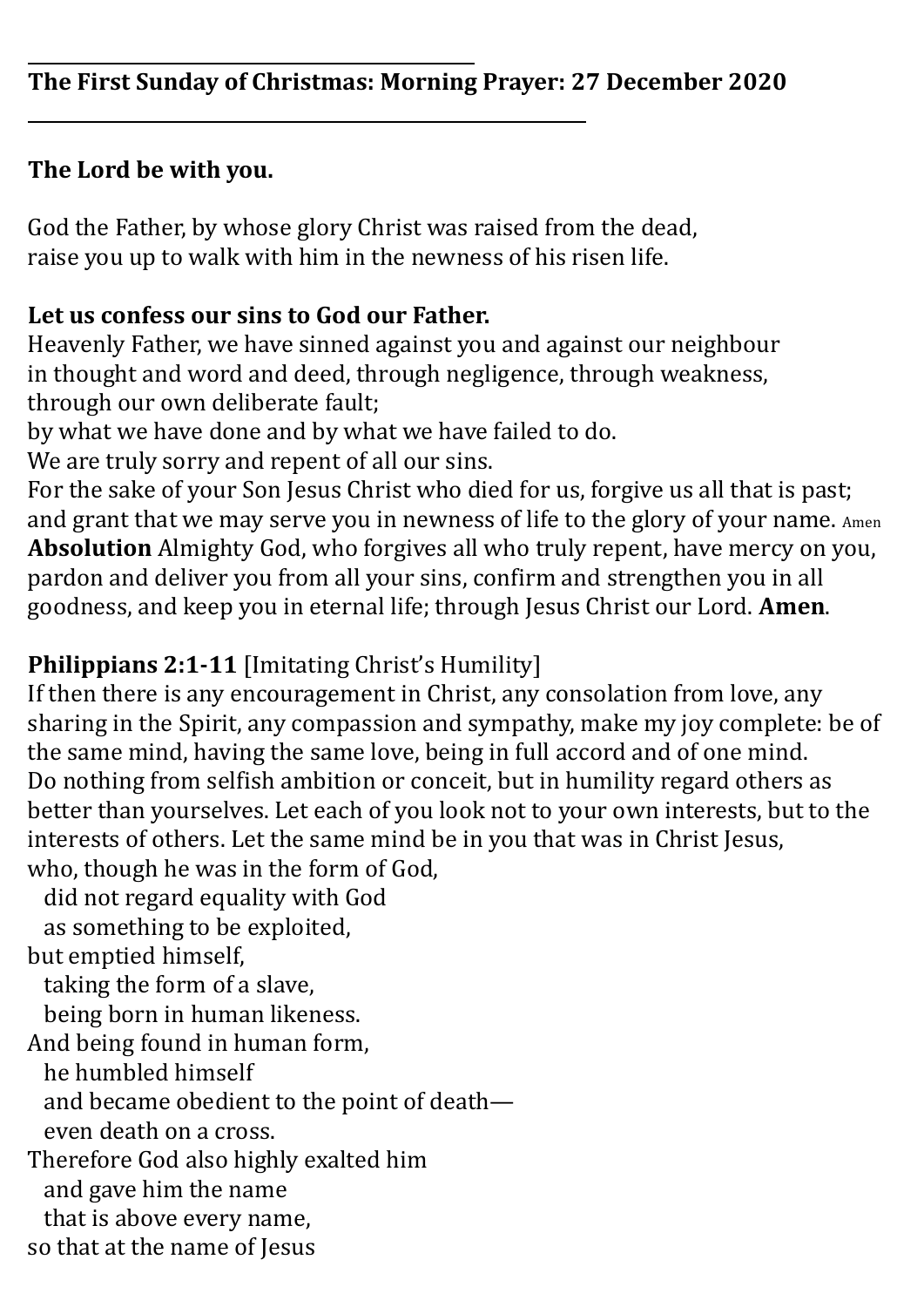every knee should bend, in heaven and on earth and under the earth, and every tongue should confess that Jesus Christ is Lord, to the glory of God the Father. This is the word of the Lord; **Thanks be to God.**

## **Luke 2:41-52** [The Boy Jesus in the Temple]

Now every year the parents of Jesus went to Jerusalem for the festival of the Passover. And when he was twelve years old, they went up as usual for the festival. When the festival was ended and they started to return, the boy Jesus stayed behind in Jerusalem, but his parents did not know it. Assuming that he was in the group of travellers, they went a day's journey. Then they started to look for him among their relatives and friends. When they did not find him, they returned to Jerusalem to search for him. After three days they found him in the temple, sitting among the teachers, listening to them and asking them questions. And all who heard him were amazed at his understanding and his answers. When his parents saw him they were astonished; and his mother said to him, 'Child, why have you treated us like this? Look, your father and I have been searching for you in great anxiety.' He said to them, 'Why were you searching for me? Did you not know that I must be in my Father's house?' But they did not understand what he said to them. Then he went down with them and came to Nazareth, and was obedient to them. His mother treasured all these things in her heart. And Jesus increased in wisdom and in years, and in divine and human favour. This is the Gospel of the Lord

#### **Praise to you, Lord Jesus Christ**

In the name of the Father, and of the Son, and of the Holy Spirit, Amen. In the Acts of the Apostles and in Paul's letters, there are several references to the early Christians singing hymns. The hymn in today's Letter of Paul to the Christians in Philippi is a good example. After an introductory statement of encouragement, the passage speaks of Christ's life and death in terms of the obedience and humility characteristic of slaves. But the second stanza of the hymn speaks of his resurrection in terms of the status and deference accorded a master: - "At the name of Jesus every knee should bend". We sometimes sing it as a morning canticle. It is a useful reminder to me of the duality of the Christ – at once an obedient servant and a king.

But we ought to step right back now to the earliest time when the boy Jesus is mentioned in Luke's Gospel. Without this small vignette we face a 30-year hiatus until the life in the desert of the fore-runner – John the Baptist - awaiting the time of Jesus' ministry. Read simply as a story, the account of today's gospel extract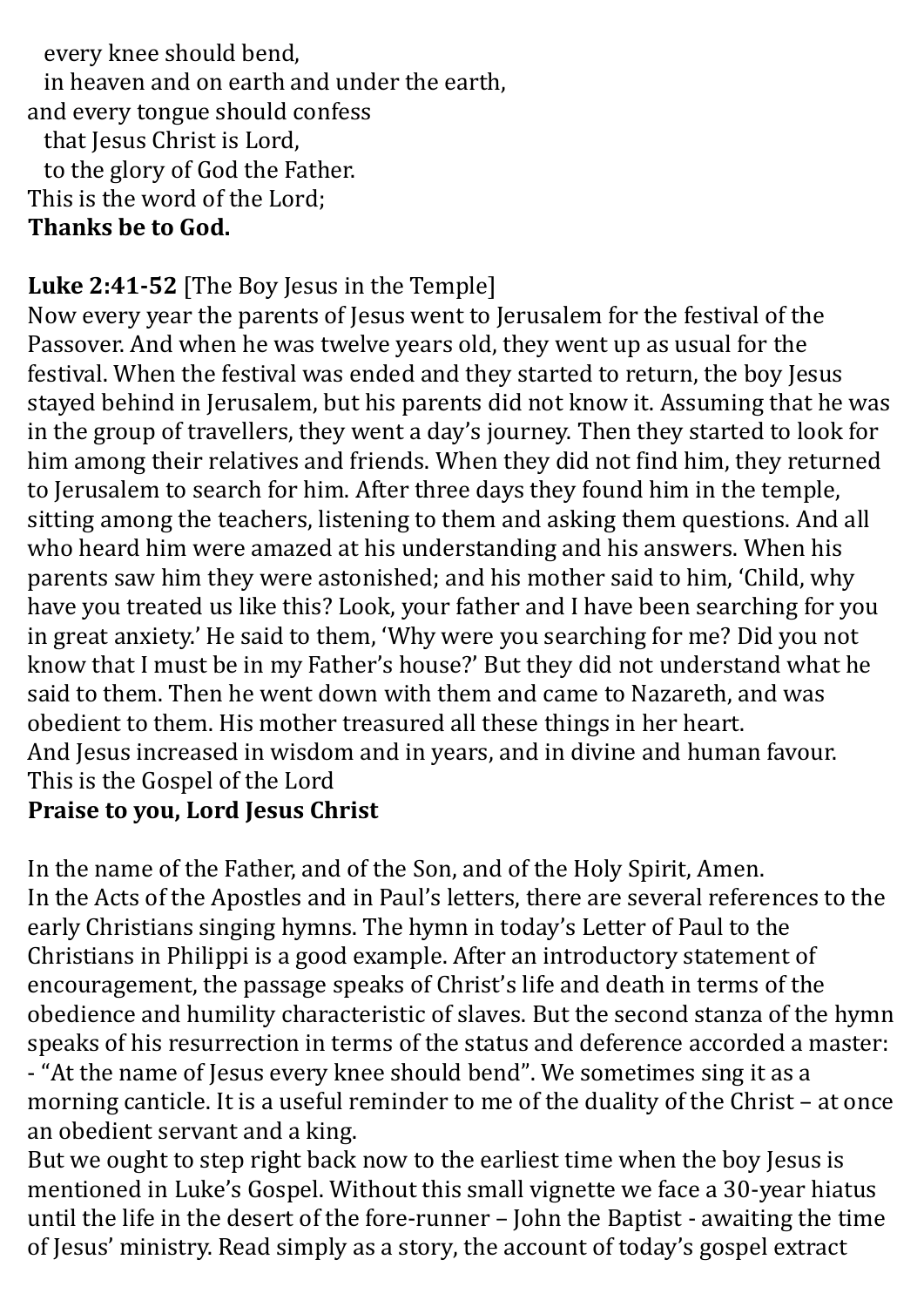shows Luke's artistry: the loss of a child at the festival; the resulting wrench at the heart of his parents; the frantic search; the distancing speech of the adolescent, and the parents' incomprehension of a mandate that was obvious to the young man.

To me, the kernel verse is what Jesus said to his parents: "Why were you searching for me? Did you not know that I must be in my Father's house?" – with the implication that "it is necessary". Perhaps better still, translated as "to be involved in my Father's affairs". Clearly, Luke, in this passage has Jesus take up some part of the task God has ordained for him.

The incomprehension of his parents serves a literary function: "ignorance" plays an important role in Luke: Luke shows the reader how even the most faithful of the people seem not to understand the intent and the vocation of Jesus. "Did you not know – did you not know that Jesus had to be involved in his Father's affairs. To many of us, that is what you might call a down-to-earth grounding of the divine connection of the Father and the Son – perhaps an easier introduction to the much-more-daunting thesis of the Incarnation. It reminds me of other almost outof-body experiences later in the gospel, such as the simple, awesome postresurrection appearance of Jesus on the road to Emmaus.

But I'm getting ahead of myself. For now, in today's gospel reading we have an intriguing insight into the supernatural heart of Jesus' mission: to be the Son of God. Close to us. Close by us. Here with us. Amen.

## **The Apostles' Creed**

I believe in God, the Father almighty, creator of heaven and earth. I believe in Jesus Christ, God's only Son, our Lord. who was conceived by the Holy Spirit, born of the Virgin Mary, suffered under Pontius Pilate, was crucified, died and was buried; he descended to the dead. On the third day he rose again; he ascended into heaven, he is seated at the right hand of the Father, and he will come again to judge the living and the dead. I believe in the Holy Spirit, the Holy Catholic Church, the communion of saints, the forgiveness of sins, the resurrection of the body, and the life everlasting. **Amen.** 

# **The Collect of the first Sunday of Christmas**

Almighty God, who wonderfully created us in your own image and yet more wonderfully restored us through your Son Jesus Christ: Grant that, as he came to share in our humanity, so we may share in the life of his divinity; who is alive and reigns with you and the Holy Spirit. one God, now and forever.